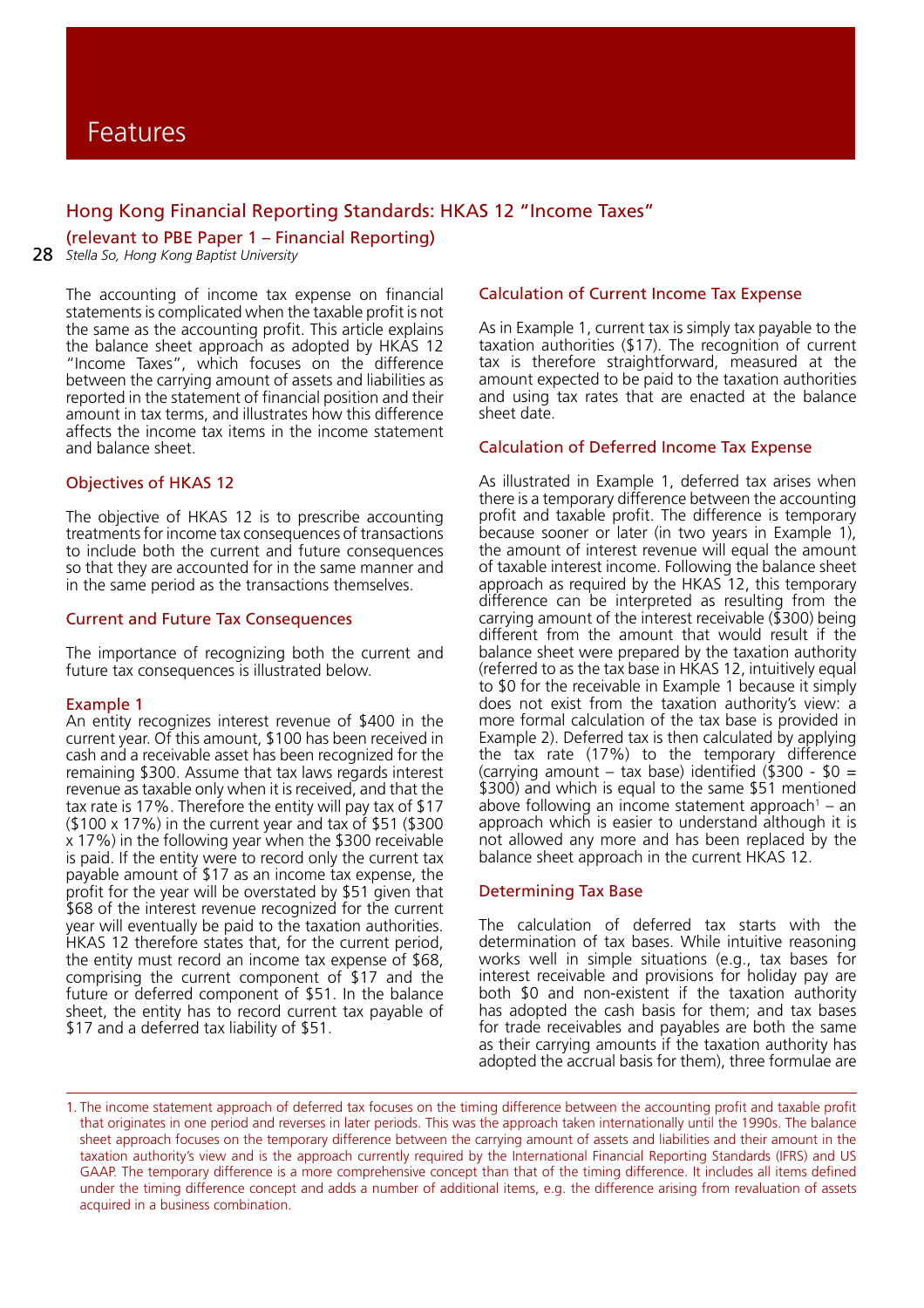provided in HKAS 12 to help with the more complicated situations.

#### 1. Tax base of an asset  $=$  Carrying amount -Future taxable amounts + Future deductible amounts

Assets represent economic benefits which are normally taxable (e.g., revenue from trade receivables and sales proceeds or value-in-use from machines). However if the economic benefits will only become taxable in the future, they will not appear in the taxation authority's balance sheet and are therefore deducted in the formula. For assets like property, plant and equipment which are mostly for use in the business, if the taxation authority allows tax deductions as they are used, they will appear in the taxation authority's balance sheet and are therefore added in the formula.

#### 2. Tax base of a liability = Carrying amount -Future deductible amounts  $+$  Future taxable amounts

Liabilities, other than those relating to revenues received in advance (separately dealt with in the next formula), do not create taxable amounts. Instead, settlement of them may give rise to deductions, e.g., provisions for holiday may be deductible only when paid. Similar to the reasoning for the tax base of an asset, if deductions only become available in the future, they will not appear in the taxation authority's balance sheet and are therefore deducted in the formula. Liabilities rarely involve taxability; the addition of future taxable amounts in the formula can be ignored for reasons of simplicity.

#### 3. Tax base of a revenue received in advance  $=$ Carrying amount - Amount that will not be taxable in the future

"Amount that will not be taxable in the future" can be better understood as "amount that has been included in taxable amounts in the current or a previous reporting period". When this amount is deducted from the carrying amount, what remains is the amount that will become taxable in the future when the amounts are settled (revenues received in advance are settled when they are earned) and this is what the taxation authority will show in its balance sheet.

## Determining temporary difference

When the carrying amount of an asset or liability is different from its tax base, a temporary difference exists. A temporary difference effectively represents the future taxable or deductible amount when an asset is recovered or a liability is settled at its carrying amount. A temporary difference may be either taxable or deductible.

#### 1. Taxable temporary difference and deferred tax liability

29 A taxable temporary difference is one that will result in a taxable amount in a future period. It exists when the future taxable amount of an asset (or a liability) exceeds any future deductible amounts. In other words, the expectation is that the entity will pay income tax in the future, when it recovers (or settles) the carrying amount of the asset (or liability). As the payment occurs in the future, the liability is referred to as a deferred tax liability.

A taxable temporary difference arises, for example, when an asset is depreciated more quickly for tax than for accounting purposes and its carrying amount therefore exceeds its tax base. In other words, as the carrying amount of the asset is recovered, the economic benefits subject to tax exceed the future tax deductions available. The tax effect of this taxable temporary difference gives rise to a deferred tax liability.

#### 2. Deductible temporary difference and deferred tax asset

A deductible temporary difference is one that will result in a deductible amount in a future period. It exists when the future deductible amounts of a liability (or an asset) exceed any future taxable amounts. In other words, in settling the liability (or recovering the asset), the entity will reduce its future taxable profit and hence its future tax payments. The entity thus has an expected benefit relating to the future deduction. As the benefits are to be received in the future, the asset is referred to as a deferred tax asset.

## Determining deferred tax asset and liability

After a total is determined for the taxable temporary difference and deductible temporary difference (\$180 and \$105 in Example 2), an appropriate tax rate is applied to these totals to derive the balance of the deferred tax liability and deferred tax asset to be reported at the end of the period. HKAS 12 requires that deferred tax assets and liabilities shall be measured at the tax rates that are expected to apply to the period when the asset is recovered or the liability settled, based on tax rates that have been enacted or substantially enacted by the balance sheet date. Thus if the tax rate in Example 2 is currently 17% but will drop to 16% in the next reporting period, the deferred tax liability and asset are to be measured at 16%. The resulting figures (\$28.8 and \$16.8) represent the closing balances of the deferred tax liabilities and assets at the period end.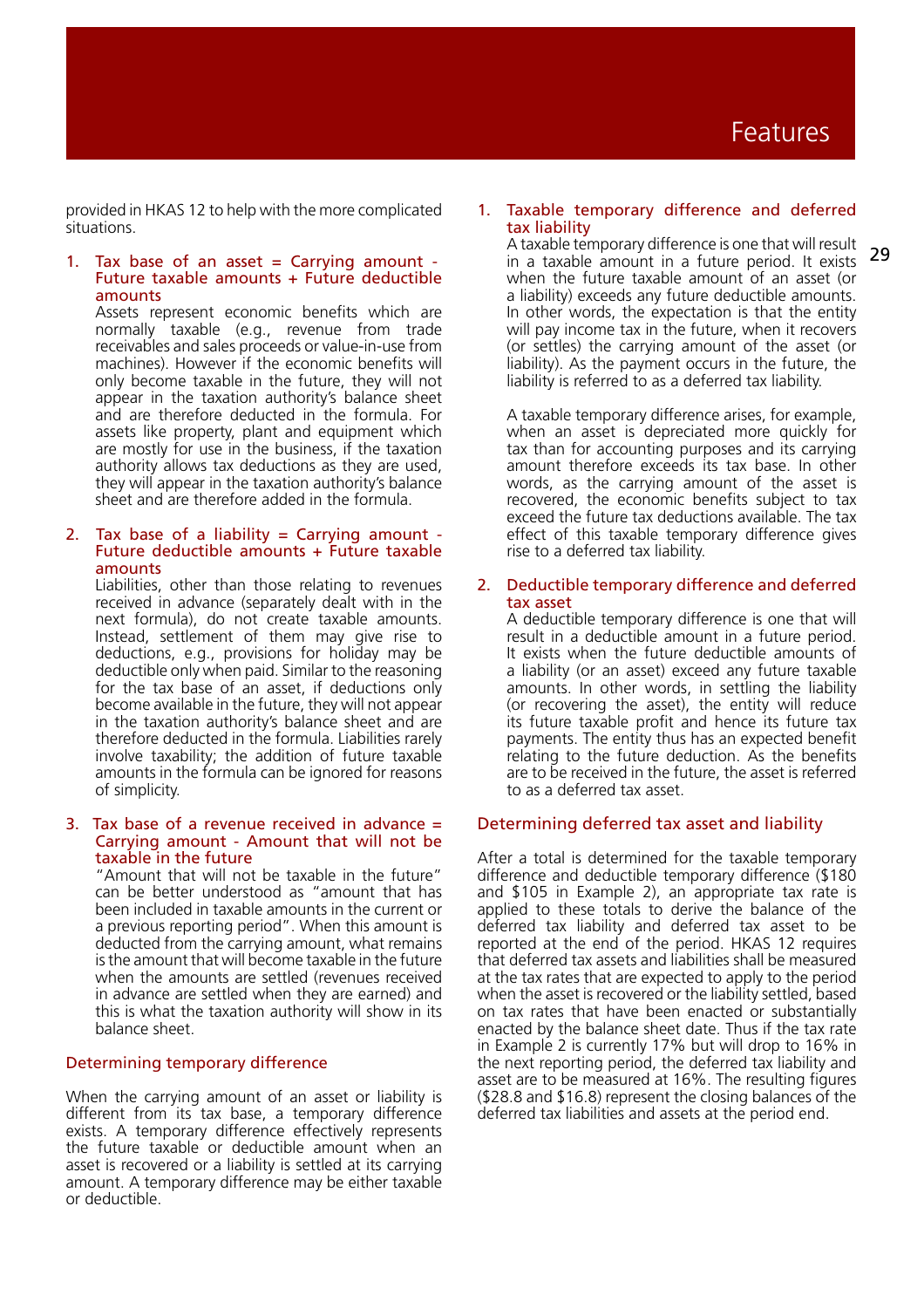**Example 2**

| Tax Base, Temporary Difference and Deferred Tax Calculation                                                                                                                                                                          |                          |                                   |                                      |                                  |                   |                                          |                                             |
|--------------------------------------------------------------------------------------------------------------------------------------------------------------------------------------------------------------------------------------|--------------------------|-----------------------------------|--------------------------------------|----------------------------------|-------------------|------------------------------------------|---------------------------------------------|
|                                                                                                                                                                                                                                      | Carrying<br>amount<br>\$ | Future<br>taxable<br>amount<br>\$ | Future<br>deductible<br>amount<br>\$ | Amount<br>already<br>taxed<br>\$ | Tax<br>base<br>\$ | Taxable<br>temporary<br>difference<br>\$ | Deductible<br>temporary<br>difference<br>\$ |
| <b>Asset items</b>                                                                                                                                                                                                                   |                          |                                   |                                      |                                  |                   |                                          |                                             |
| Machine with cost of \$100<br>and carrying amount of<br>\$90. Depreciation of \$20<br>has already been claimed<br>to date for tax deduction.                                                                                         | 90                       | (90)                              | 80                                   | n/a                              | $80*$             | 10                                       |                                             |
| Machine with cost of<br>\$100, carrying amount of<br>\$90 and revalued to \$150.<br>Depreciation of \$20 has<br>already been claimed to<br>date for tax deduction.                                                                   | 150                      | (150)                             | 80                                   | n/a                              | $80*$             | 70                                       |                                             |
| Trade receivable with<br>carrying amount of \$100.<br>There are no doubtful<br>debts. Related revenue<br>of \$100 has already been<br>included in taxable profit.                                                                    | 100                      | $\mathbf 0$                       | 0                                    | n/a                              | 100               |                                          |                                             |
| Trade receivable with<br>carrying amount of \$100.<br>This is after allowance<br>for doubtful debts of<br>\$5, which however has<br>not been deducted for<br>tax purposes but will be<br>deducted later when it is<br>not collected. | 100                      | $\mathbf 0$                       | 5                                    | n/a                              | 105               |                                          | 5                                           |
| Interest receivable with<br>carrying amount of \$100.<br>Related interest revenue<br>of \$100 will be taxed later<br>when it is received.                                                                                            | 100                      | (100)                             | 0                                    | n/a                              | $\mathbf 0$       | 100                                      |                                             |
| Loan receivable with<br>carrying amount of \$100.                                                                                                                                                                                    | 100                      | $\mathbf 0$                       | $\mathbf 0$                          | n/a                              | 100               |                                          |                                             |
| <b>Liability items</b>                                                                                                                                                                                                               |                          |                                   |                                      |                                  |                   |                                          |                                             |
| Trade payable with carrying<br>amount of \$100. Related<br>cost of sales/expense of<br>\$100 has already been<br>deducted from taxable<br>profit.                                                                                    | 100                      | $\mathsf{O}\xspace$               | 0                                    | n/a                              | 100               |                                          |                                             |
| Provision for holiday pay<br>with carrying amount<br>\$100. Related expense of<br>\$100 will be deducted later<br>when it is paid.                                                                                                   | 100                      | 0                                 | (100)                                | n/a                              | 0                 |                                          | 100                                         |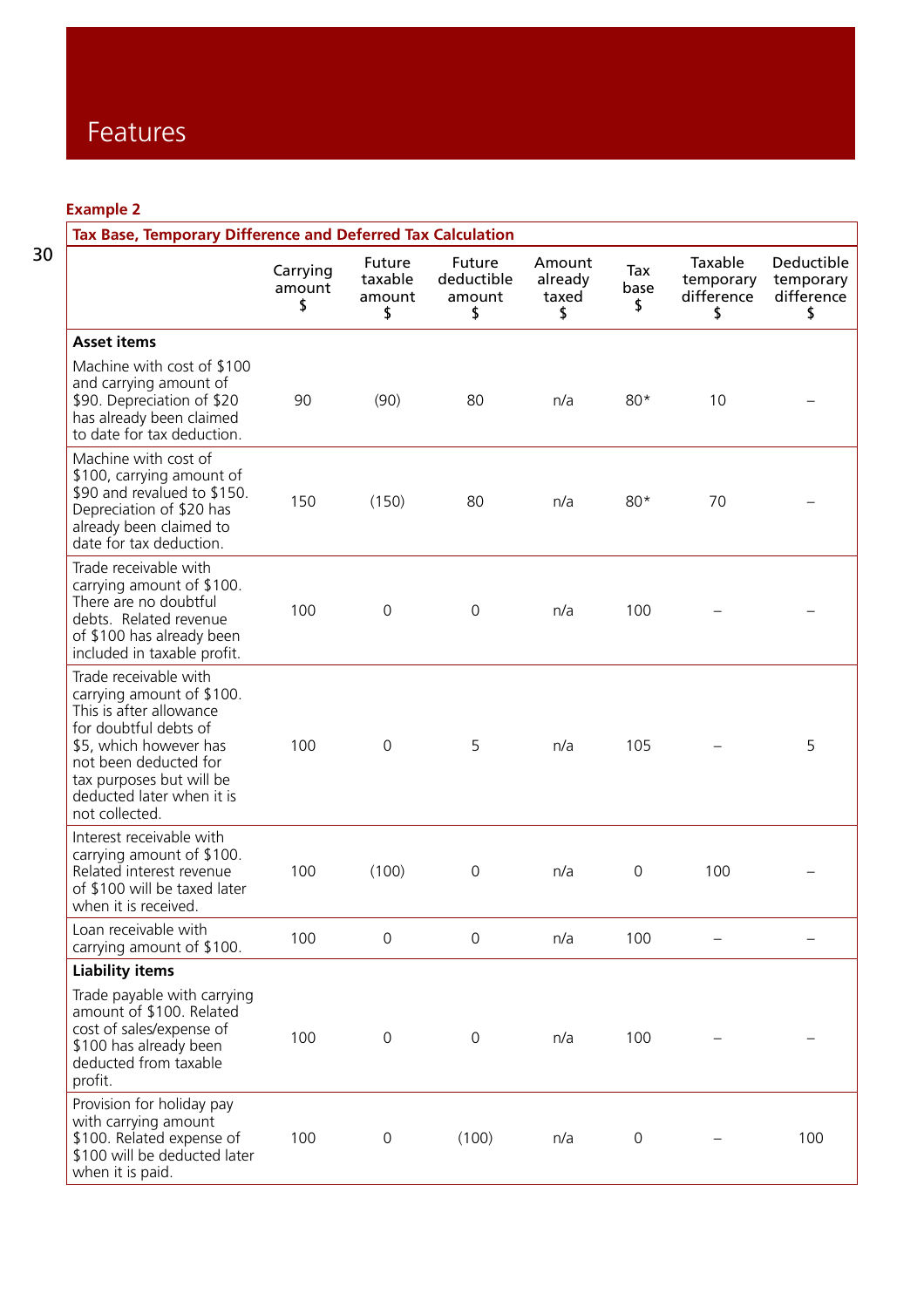| Tax Base, Temporary Difference and Deferred Tax Calculation (continued)                                                                                             |                    |                                   |                                      |                                  |             |                                          |                                             |    |
|---------------------------------------------------------------------------------------------------------------------------------------------------------------------|--------------------|-----------------------------------|--------------------------------------|----------------------------------|-------------|------------------------------------------|---------------------------------------------|----|
|                                                                                                                                                                     | Carrying<br>amount | Future<br>taxable<br>amount<br>\$ | Future<br>deductible<br>amount<br>\$ | Amount<br>already<br>taxed<br>\$ | Tax<br>base | Taxable<br>temporary<br>difference<br>\$ | Deductible<br>temporary<br>difference<br>\$ | 31 |
| Loan payable with carrying<br>amount of \$100.                                                                                                                      | 100                | 0                                 | 0                                    | n/a                              | 100         |                                          |                                             |    |
| Revenue received in<br>advance with carrying<br>amount of \$100. Related<br>revenue of \$100 has<br>already included in<br>taxable profit when earlier<br>received. | 100                | n/a                               | n/a                                  | (100)                            | $\mathbf 0$ |                                          |                                             |    |
| Total                                                                                                                                                               |                    |                                   |                                      |                                  |             | 180                                      | 105                                         |    |
| Deferred tax liability at period end                                                                                                                                |                    |                                   |                                      |                                  |             | $$28.8**$                                |                                             |    |
| Deferred tax asset at period end                                                                                                                                    |                    |                                   |                                      |                                  |             |                                          | $$16.8**$                                   |    |
| Opening balance                                                                                                                                                     |                    |                                   |                                      |                                  |             | 11.0                                     | 12.0                                        |    |
| Movement during period                                                                                                                                              |                    |                                   |                                      |                                  |             | \$17.8<br>Increase                       | \$4.8<br>Increase                           |    |
| Dr Income tax expense (deferred) and Cr Deferred tax liability                                                                                                      |                    |                                   |                                      |                                  | 17.8        |                                          |                                             |    |
| Dr Deferred tax asset and Cr Income tax expense (deferred)                                                                                                          |                    |                                   |                                      |                                  |             |                                          | 4.8                                         |    |

 $*$  The tax base of a depreciable asset is its tax written down value. The only exception is when the depreciable asset (1) is revalued, (2) is for sale. AND (3) is not subject to capital gain tax; and the resulting tax base is higher than its tax written down value, by an amount which is equal to the capital gains tax avoided. Details about this exception are however outside the scope of this article.

\*\* Assuming a tax rate of 16%

## Determining deferred income tax expense

The closing balances of the deferred tax accounts are then compared to their respective opening balances at the beginning of the period. The difference represents the adjustment necessary to account for the changes (additions and reversals) to the deferred tax items during the period. In Example 2, assume the opening balances of the deferred tax liability and asset are \$11 and \$12 respectively; the deferred tax liability has to be increased by \$17.8 and deferred tax assets increased by \$4.8 to arrive at their individual closing balances to be shown in the balance sheet at the period end. As a result, there is an increase of \$17.8, being offset by a decrease of \$4.8, and resulting in a net increase of \$13 to the current period's income tax expense. The combined journal entries are as follows:

| Income tax expense (deferred) Dr |    | 13.0 |
|----------------------------------|----|------|
| Deferred tax asset               | Dr | 48.  |
| Deferred tax liability           |    | 17.8 |

#### Excluded temporary differences

HKAS 12 requires three exclusions for the recognition

of deferred tax liabilities and assets for taxable and deductible temporary differences arising from:

- initial recognition of goodwill
- goodwill for which amortization is not deductible for tax purposes
- initial recognition of an asset or liability which is not a business combination and, at the time of the transaction, affects neither accounting profit nor taxable profit.

Goodwill is the excess of the cost over net fair value acquired in a business combination. If the tax laws do not permit the deduction of goodwill amortization, the tax base of goodwill is always zero and a taxable temporary difference therefore always exists. If the deferred tax liability were to be recognized, the net fair value acquired would be decreased and goodwill, being a residual amount, would increase as a result. This recognition would be meaningless and is therefore not permitted by HKAS 12.

Similarly if a deferred tax liability or asset were to be recognized in the initial recognition of an asset or liability, the carrying amount of the asset or liability and the deferred tax liability or asset would be adjusted by the same amount and, as a result, the financial